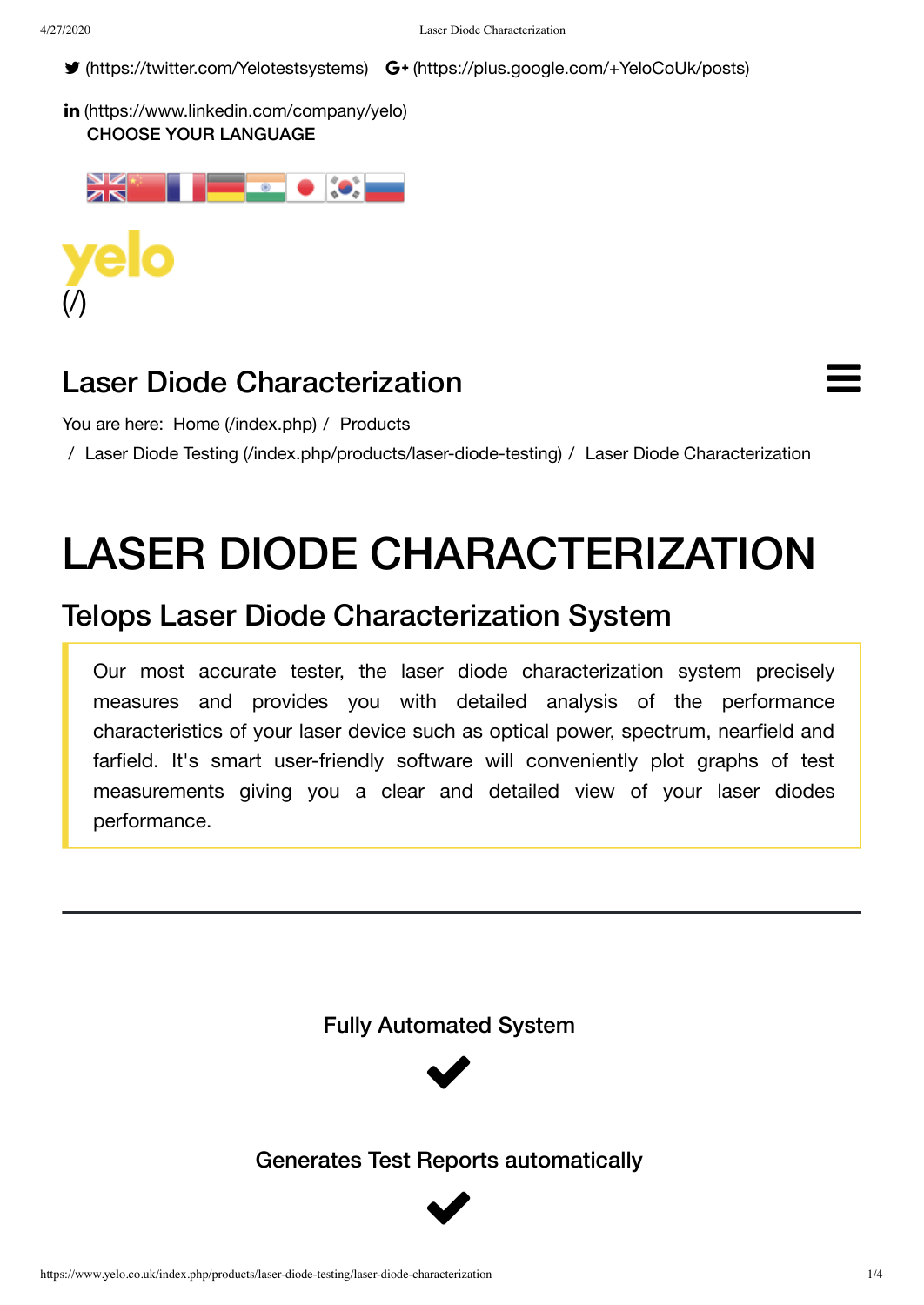### Used for New Device Qualification & Laser Diode Characterization



Used for Laser Qualification & Fast Data Analysis for Failures in the Field

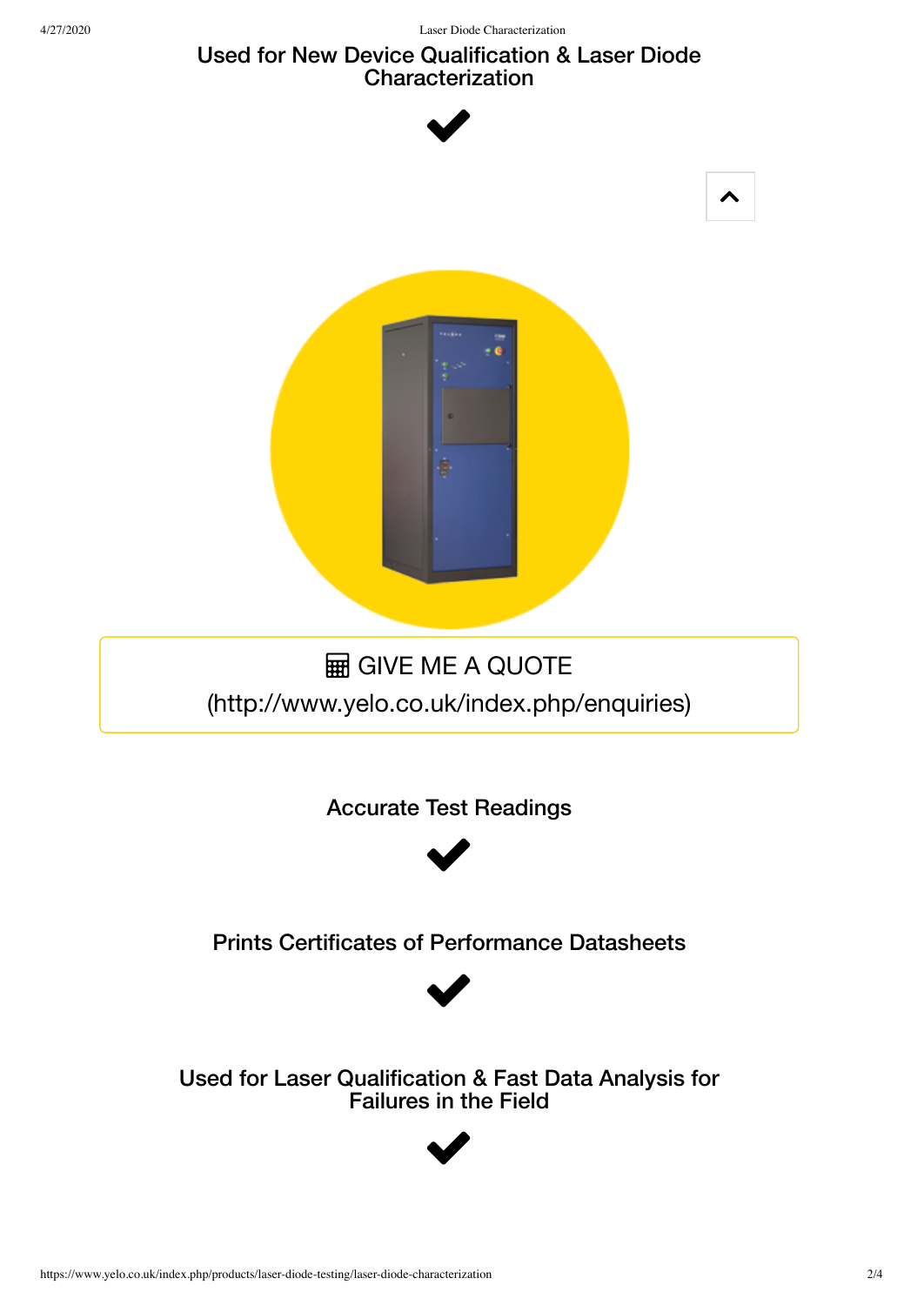# **SPECIFICATION**

**[Benefits](#page-2-0) Types of Measurements**

**Supported Devices**

#### <span id="page-2-0"></span>**FLEXIBLE AND READY FOR ANYTHING**

The system can be customized to test your laser type or range of laser types due to an interchangeable fixture design with improved flexibility.

#### **ACCURATE TEMPERATURE CONTROL**

The system can be either air or water cooled which is designed to protect your laser diode and give you more accurate test results. There is a peltier option, which allows you to accurately study the correlation between your laer diode forward current and temperature.

#### **CURRENT DRIVE OPTIONS**

Your laser diode can be driven under ACC, APC and continuous wave (CW) modes which gives you highly accurate test measurements. You can also drive your laser under Quasi Continuous Wave (QCW) mode which protects your device from overheating and becoming damaged.

#### **NEARFIELD AND FARFIELD**

The system can make farfield and nearfield measurements to measure the optical output of your laser diode and nearfield measurements of laser bars.

#### **ACCURATE LIV MEASUREMENTS**

Accurate LIV testing from zero amps to your specific limit value. You can measure the optical output power at each current set point into an liv curve.

#### **SPECTRUM MEASUREMENT**

You can easily measure the wavelength of your laser diode and the system software will graph it automatically making for easy analysis. This is performed through an optical spectrum analyzer (OSA) or a spectrometer.

#### **WE'LL HELP YOU EVERY STEP OF THE WAY**

with us you will receive first-class support to make your testing process easy. Our experts will help you when setting up your tests. You can also receive annual